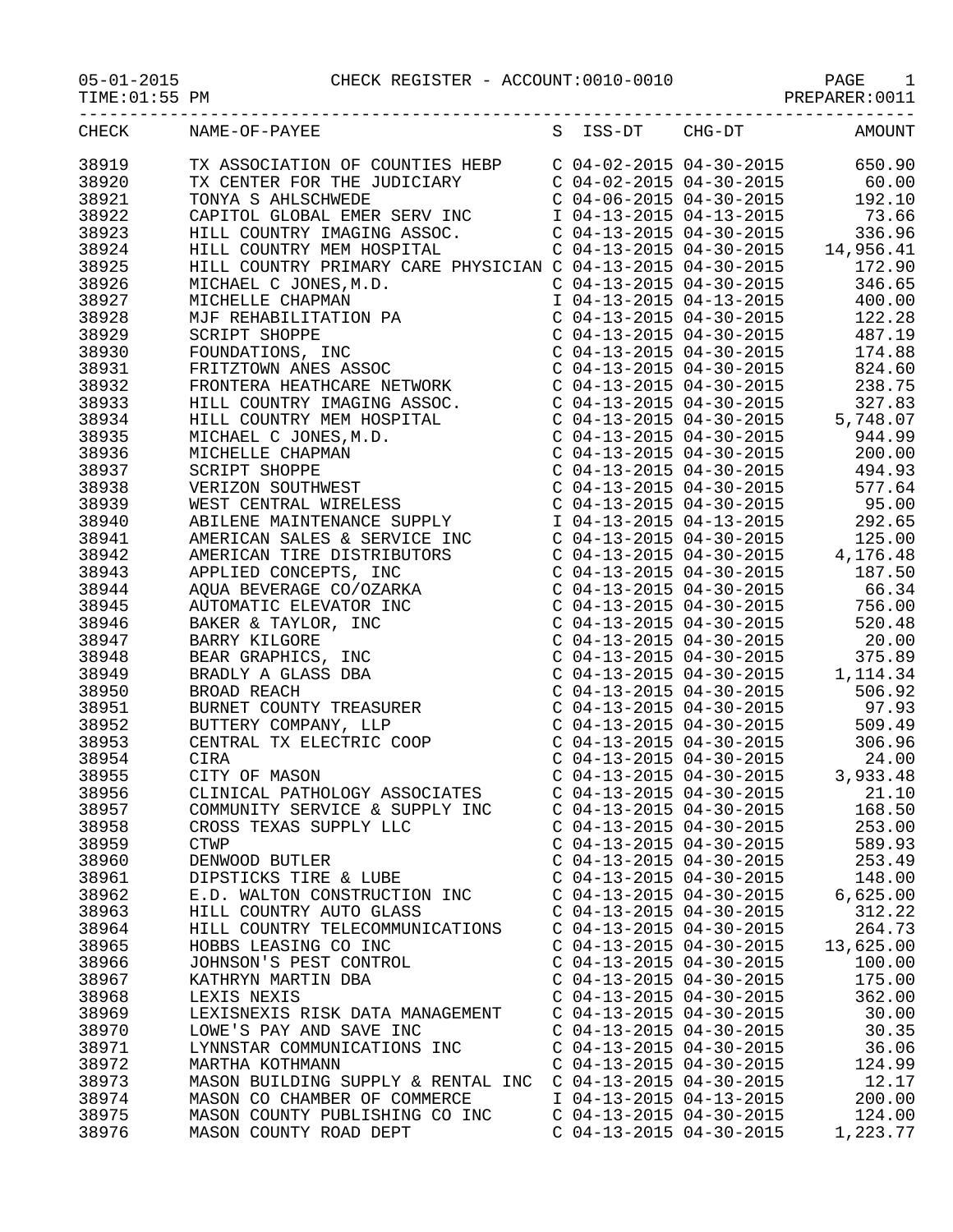## 05-01-2015 CHECK REGISTER - ACCOUNT:0010-0010 PAGE 2

PREPARER:0011

|       | CHECK NAME-OF-PAYEE                                         |                           | S ISS-DT CHG-DT AMOUNT |
|-------|-------------------------------------------------------------|---------------------------|------------------------|
| 38977 |                                                             |                           |                        |
| 38978 |                                                             |                           |                        |
| 38979 |                                                             |                           |                        |
| 38980 |                                                             |                           |                        |
| 38981 |                                                             |                           |                        |
| 38982 |                                                             |                           |                        |
| 38983 |                                                             |                           |                        |
|       |                                                             |                           |                        |
| 38984 |                                                             |                           |                        |
| 38985 |                                                             |                           |                        |
| 38986 |                                                             |                           |                        |
| 38987 |                                                             |                           |                        |
| 38988 |                                                             |                           |                        |
| 38989 |                                                             |                           |                        |
| 38990 |                                                             |                           |                        |
| 38991 |                                                             |                           |                        |
| 38992 |                                                             |                           |                        |
| 38993 |                                                             |                           |                        |
| 38994 |                                                             |                           |                        |
| 38995 |                                                             |                           |                        |
| 38996 |                                                             |                           |                        |
| 38997 |                                                             |                           |                        |
| 38998 |                                                             |                           |                        |
| 38999 |                                                             |                           |                        |
| 39000 |                                                             |                           |                        |
| 39001 |                                                             |                           |                        |
| 39002 |                                                             |                           |                        |
|       |                                                             |                           |                        |
| 39003 |                                                             |                           |                        |
| 39004 |                                                             |                           |                        |
| 39005 |                                                             |                           |                        |
| 39006 |                                                             |                           |                        |
| 39007 |                                                             |                           |                        |
| 39008 |                                                             |                           |                        |
| 39009 |                                                             |                           |                        |
| 39010 |                                                             |                           |                        |
| 39011 |                                                             |                           |                        |
| 39012 |                                                             |                           |                        |
| 39013 |                                                             |                           |                        |
| 39014 |                                                             |                           |                        |
| 39015 | TOM GREEN COUNTY SHERIFF                                    | I 04-17-2015 04-17-2015   | 150.00                 |
| 39016 | CARLOS B LOPEZ, CONSTABLE                                   | I 04-24-2015 04-24-2015   | 70.00                  |
| 39017 | LINEBARGER GOGGAN BLAIR & SAMPSON L I 04-24-2015 04-24-2015 |                           | 55.00                  |
| 39018 | STATE COMPTROLLER                                           | $C$ 04-27-2015 04-30-2015 | 19,223.22              |
| 39019 | STATE COMPTROLLER                                           | I 04-27-2015 04-27-2015   | 658.37                 |
| 39020 | STATE COMPTROLLER                                           | I 04-27-2015 04-27-2015   | 148.08                 |
| 39021 | 72 DEGREES AIR CONDITIONING HEATING I 04-27-2015 04-27-2015 |                           | 679.98                 |
| 39022 | AVFUEL CORPORATION                                          | I 04-27-2015 04-27-2015   | 5,130.85               |
| 39023 | BLUEBONNET CASA                                             | I 04-27-2015 04-27-2015   | 150.00                 |
| 39024 | BRADLY A GLASS DBA                                          | I 04-27-2015 04-27-2015   | 112.50                 |
| 39025 | BURNET COUNTY TREASURER                                     | I 04-27-2015 04-27-2015   | 1,550.00               |
| 39026 |                                                             | $C$ 04-27-2015 04-30-2015 | 22.50                  |
|       | BUSTER NIXON                                                |                           |                        |
| 39027 | CENTURYLINK QCC                                             | I 04-27-2015 04-27-2015   | 69.15                  |
| 39028 | CIRA                                                        | I 04-27-2015 04-27-2015   | 24.00                  |
| 39029 | CROSS TEXAS SUPPLY LLC                                      | I 04-27-2015 04-27-2015   | 52.79                  |
| 39030 | E.D. WALTON CONSTRUCTION INC                                | I 04-27-2015 04-27-2015   | 562.50                 |
| 39031 | FRAN HOERSTER                                               | I 04-27-2015 04-27-2015   | 22.24                  |
| 39032 | GILLESPIE COUNTY                                            | I 04-27-2015 04-27-2015   | 494.00                 |
| 39033 | HILL COUNTRY MEM HOSPITAL                                   | I 04-27-2015 04-27-2015   | 178.14                 |
| 39034 | HILL COUNTRY TELECOMMUNICATIONS 1 04-27-2015 04-27-2015     |                           | 91.70                  |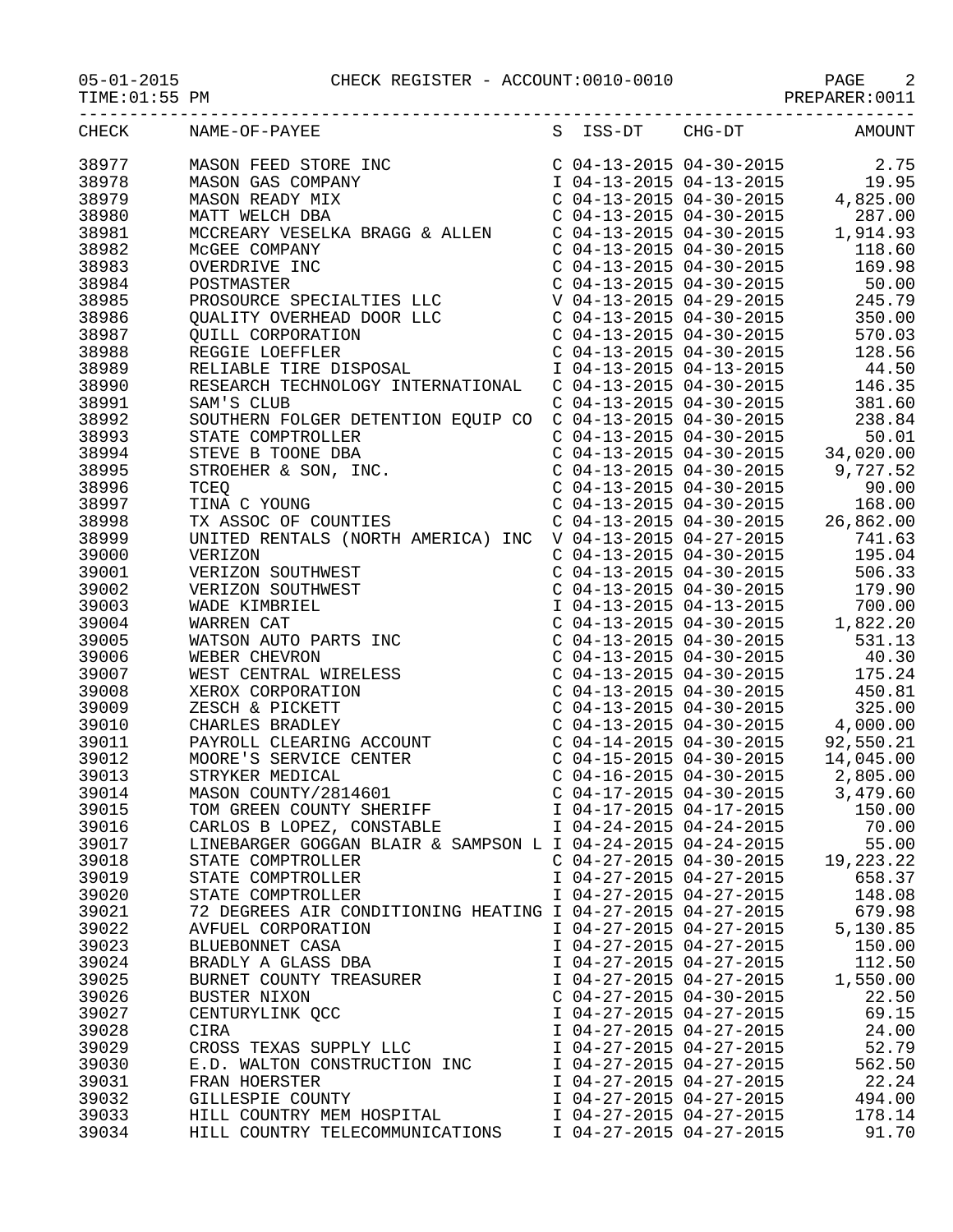05-01-2015 CHECK REGISTER - ACCOUNT:0010-0010 PAGE 3

| $05 - 01 - 2015$ |  |
|------------------|--|
|------------------|--|

| ------------<br>_____ |  | --------       |
|-----------------------|--|----------------|
| TIME:01:55 PM         |  | PREPARER: 0011 |
|                       |  |                |

| CHECK | NAME-OF-PAYEE                      | S | ISS-DT                    | CHG-DT | AMOUNT     |
|-------|------------------------------------|---|---------------------------|--------|------------|
| 39035 | K & H ELECTRICAL SERVICES          |   | I 04-27-2015 04-27-2015   |        | 1,440.00   |
| 39036 | LUCIO MORA                         |   | $C$ 04-27-2015 04-30-2015 |        | 1,275.00   |
| 39037 | MARY CARLMAN                       |   | I 04-27-2015 04-27-2015   |        | 91.34      |
| 39038 | <b>MASON COUNTY</b>                |   | $C$ 04-27-2015 04-30-2015 |        | 3,155.05   |
| 39039 | MASON COUNTY HIST SOCIETY DBA      |   | I 04-27-2015 04-27-2015   |        | 80.00      |
| 39040 | <b>MASON SHORT STOP</b>            |   | I 04-27-2015 04-27-2015   |        | 118.04     |
| 39041 | MATTHEW L FERRARA PH.D             |   | I 04-27-2015 04-27-2015   |        | 1,500.00   |
| 39042 | OMNIBASE SERVICES OF TEXAS         |   | I 04-27-2015 04-27-2015   |        | 528.00     |
| 39043 | PARTS PLUS                         |   | I 04-27-2015 04-27-2015   |        | 140.87     |
| 39044 | PROSOURCE SPECIALTIES LLC          |   | I 04-27-2015 04-27-2015   |        | 318.97     |
| 39045 | <b>QUILL CORPORATION</b>           |   | I 04-27-2015 04-27-2015   |        | 30.98      |
| 39046 | RED DOOR BED & BREAKFAST           |   | I 04-27-2015 04-27-2015   |        | 70.00      |
| 39047 | SHELL FLEET PLUS                   |   | $I$ 04-27-2015 04-27-2015 |        | 35.39      |
| 39048 | TX ASSOC OF COUNTIES               |   | I 04-27-2015 04-27-2015   |        | 17,896.00  |
| 39049 | UNITED RENTALS (NORTH AMERICA) INC |   | I 04-27-2015 04-27-2015   |        | 3,569.79   |
| 39050 | VERIZON SOUTHWEST                  |   | I 04-27-2015 04-27-2015   |        | 505.29     |
| 39051 | WARREN CAT                         |   | I 04-27-2015 04-27-2015   |        | 52.03      |
| 39052 | PAYROLL CLEARING ACCOUNT           |   | $C$ 04-29-2015 04-30-2015 |        | 122,915.64 |
| 39053 | PAYROLL CLEARING ACCOUNT           |   | $C$ 04-30-2015 04-30-2015 |        | 122.10     |
| 39054 | TX ASSOCIATION OF COUNTIES HEBP    |   | I 04-30-2015 04-30-2015   |        | 357.57     |
|       |                                    |   |                           |        |            |

39055 CAPITAL ONE BANK (USA) N.A. I 04-30-2015 04-30-2015 2,496.25